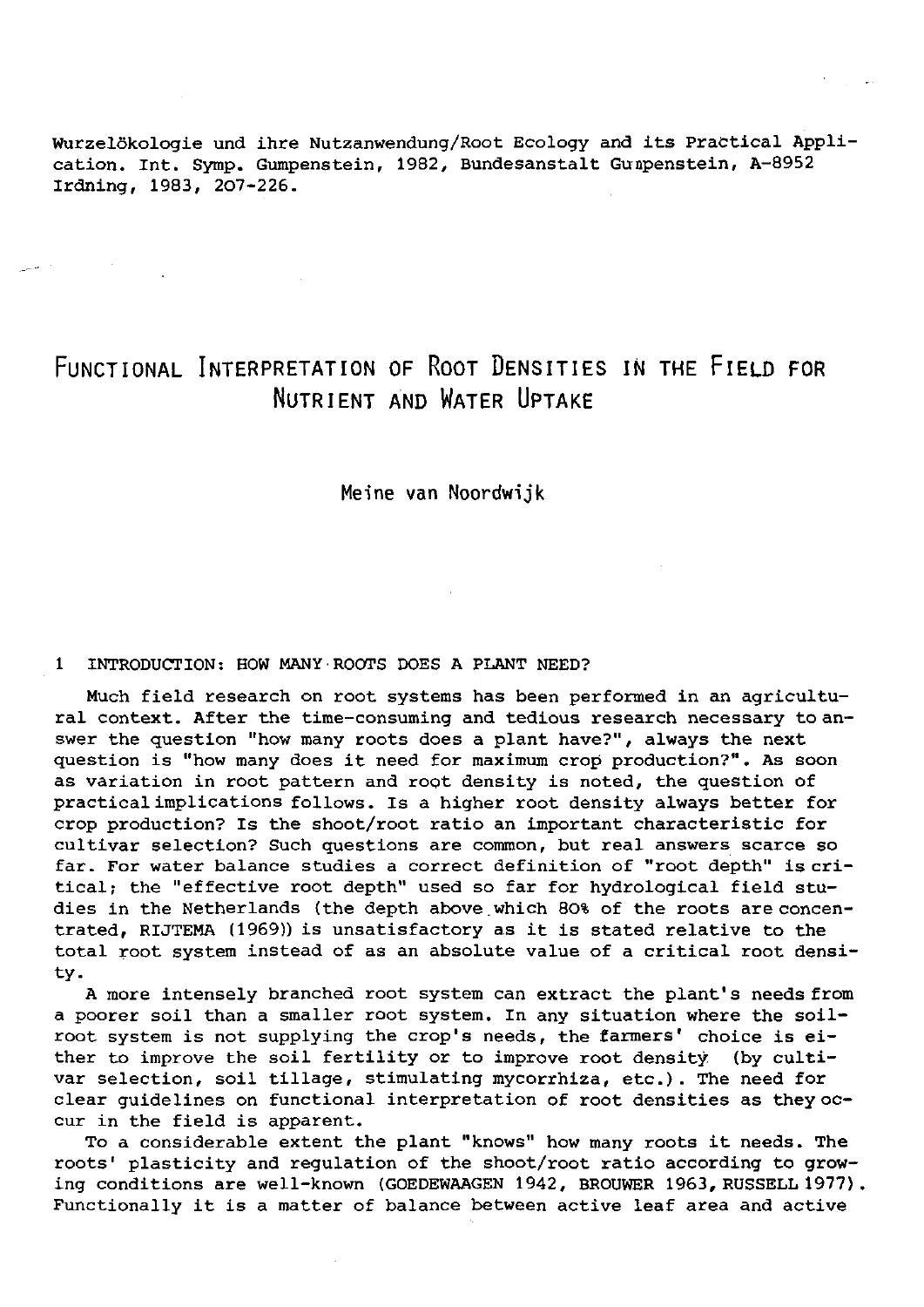root surface area. The environmental resources light, water and nutrients act as the ultimate factors (providing the functional and evolutionary causative explanations), while the internal hormonal system of the plant may form part of the proximate factors (providing the physiological, directly causative explanations).

Three levels of control in the shoot/root system can be distinguished: constraints: external limitations, such as a high penetration resistance or poor oxygen supply limiting root growth,

coarse control: morphological responses by differential growth of plant parts, inducing changes in the overall shoot/root ratio or local growth stimulation of roots in locally enriched zones,

fine control: physiological regulation of current processes, such as uptake rate.

The morphological and physiological response can be compared to the numerical and functional response respectively of predators to a change in the availability of prey, the first of each pair being slow but potentially unlimited, the second fast but limited in extent.

The general characteristics of the morphological response have been summarized by SCHUURMAN (this symposium) in Fig. 1. Both shoot and root growth



Fig. 1. The response of shoot weight, root weight and shoot/root ratio of annual plants to growing conditions, according to SCHUURMAN (1983). Present-day Dutch agriculture can be expected to be in the range of 7-lO of the (arbitrary) scale on the x-axis. Root weights in this figure probably need a correction of about 30% (VAN NOORDWIJK and FLORIS 1979, FLORIS and DE JAGER 1981).

show an optimum when plotted against growth factors such as water or nutrient supply, but their optima are different and generally shoot response is more pronounced than root response. Within a range of conditions that is common in agriculture the root system responds weakly positively, hardly at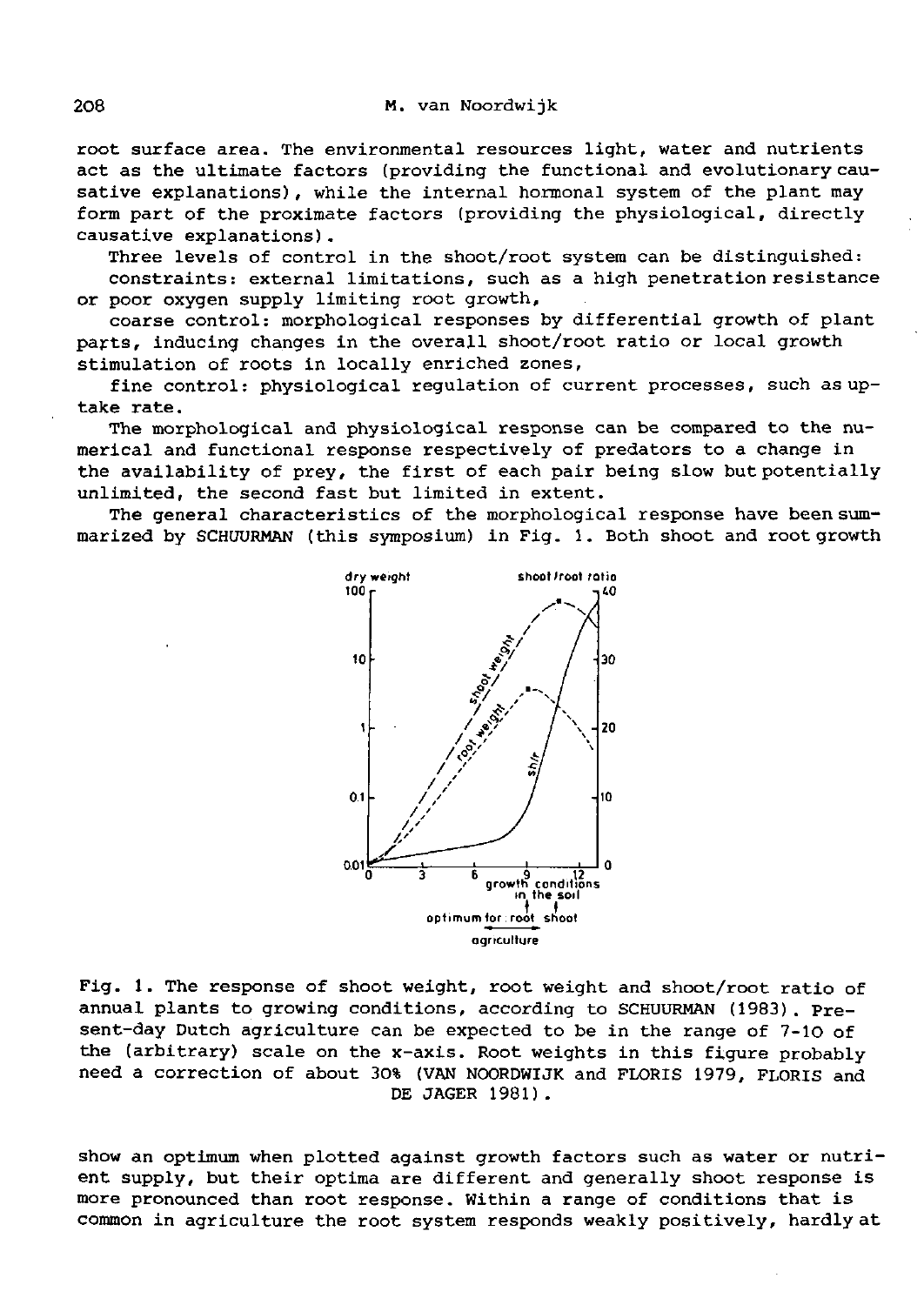all or negatively to fertilisation, while the shoot system continues to respond positively. Apparently the possibilities for uptake by the roots are used more fully after fertilisation, which shows that not the physiological capabilities of the root, but the supply to the root by the soil is limiting. The local response of root growth to local differences in fertility of the soil (GOEDEWAAGEN 1942, DREW 1976, DE JAGER 1979) can be explained along the same lines as the overall shoot/root regulation.

The physiological response of root activity according to the plant's nutrient requirements has received little attention from plant physiologists in the past. For water a physiological response clearly follows from the leaf water potential as suction causing water flow in the soil-root-system. For regulation of nutrient uptake according to shoot requirements, various possible mechanisms have been proposed (LONERAGAN 1979, for N: BEN ZIONI et al. 1971, CRAM 1973, for P: DE JAGER 1979, for K: GLASS 1975). The fact that a process such as nutrient uptake is regulated does not mean that it necessarily proceeds at a constant rate, independent of external conditions, but the variations in uptake rate are in fact much smaller than could be expected on the basis of Michaelis-Menten kinetics. Describing this physiological response adequately has been one of the major problems in modelling solute movement in the soil-root system (NYE and TINKER 1977) . As a rough first approximation we assumed in the models presented here the regulation to be perfect for both water and nutrients, i.e. the plants' uptake is according to its needs for current growth, provided that conditions allow such uptake. Assuming a linear growth rate of the crop (in the Netherlands a reasonable estimate for the growth of a closed crop canopy is 2GO kg DM.ha<sup>-1</sup>.day<sup>-1</sup> (SIBMA 1968) a constant daily nutrient requirement follows. In fact, in the field a constant daily nutrient uptake seems to be common, although the average nutrient content may fall gradually during the linear growth phase. In the case of water, potential evapotranspiration has become a standard meteorological measurement. Such values can be used as indications of the plants' water requirements for maximum growth, if taken on an hourly basis during daylight instead of on the more commonly used daily basis.

The question remains how to define root density. Root length, surface area, volume or weight may be chosen as the main parameter. Root dry weight is important for studies concerning the carbon-balance, but its use as the main parameter quantified in root research in the past (SCHUURMAN and GOE-DEWAAGEN 1971) has hindered a more direct functional interpretation of root data. If transport in the soil towards the root is the rate-limiting step, root length per volume of soil seems the most appropriate parameter. If the soil-root interface (transport between soil in the rhizosphere and the apoplast of the root) is rate-limiting, root surface area would be the best choice. If uptake from root apoplast to root symplast or internal transport inside the root is the dominating step, root volume is the best parameter. If in field measurements both root length and diameter are recorded, we can do all the necessary calculations (although we need the complete frequency distribution of root diameters to transform root surface area into volume and vice versa). In this paper root length per volume of soil is used as the basis of comparison, with root diameter as secondary parameter.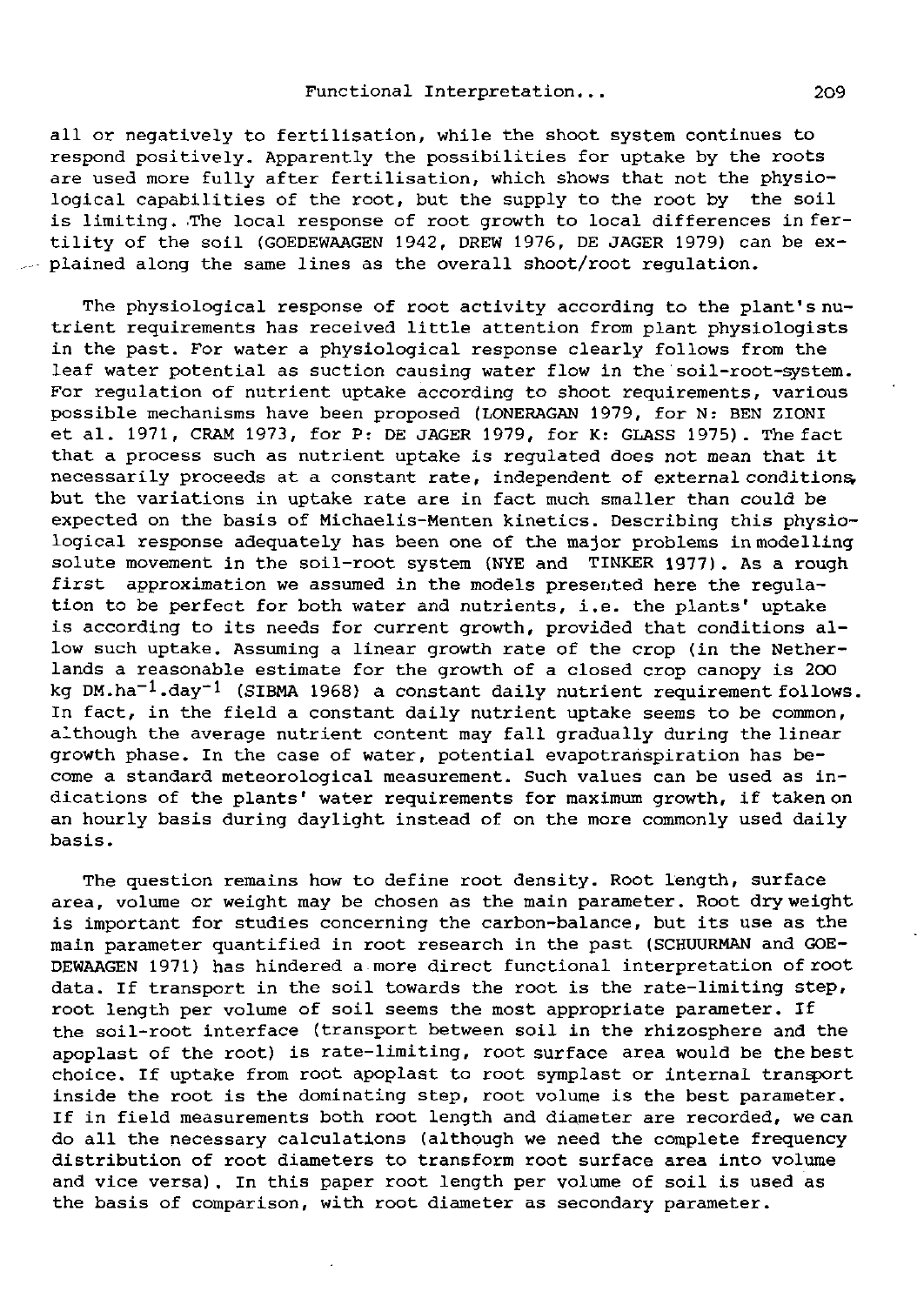2 MODEL CALCULATIONS ON WATER UPTAKE

2.1 Potentially versus actually available water

Three types of situations can be distinguished in which water stress occurs:

- 1 there is no water present in the profile at a water potential acceptable to the plant,
- 2 the plant's roots cannot penetrate the soil layers in which water is available,
- 3 roots are present in layers with available water, but root density is insufficient for uptake at the required rate.

The third type of water stress is the most interesting case for our present discussion. If the water potential of the leaves is lowered to -5 bar during moderate water stress or to -16 bar during severe water stress, soil water potential will remain higher than this value, depending on the resistance in the pathway. Fig. 2 shows the pathway of water transport, with the symbols used here.



Fig. 2. The soil-plant-air continuum for water uptake, with the various resistances .

Neglecting temporary storage of water inside the plant, the transpiration rate T, per unit cropped area can be described (OERTLI 1976) by:

$$
T = \frac{-\psi_{atm} + \psi_1}{R_1} = \frac{-\psi_{1} + \psi_{x}}{R_x} = \frac{-\psi_{x} + \psi_{ra}}{R_e} = \dots \tag{1}
$$

In this section we will discuss which of the resistances dominates the transport, and how much available water is left in the soil because of insufficient root density. Root entry resistance, rhizosphere resistance and soil/root contact resistance will be considered.

### 2.2 Root entry resistance

Published values for root entry resistance or its inverse, root conductivity Lp, (volume of water per surface area of root per unit time per pressure difference) vary within a considerable range. A much discussed topic is whether or not root conductivity varies with flux and/or water potential (FISCUS 1977).

At reasonable values for transpiration and water potential, Lp can be expected to be in the range of 5 to 500  $10^{-3}$  cm day<sup>-1</sup> bar<sup>-1</sup> a midpoint value (NEWMAN 1976, FISCUS 1977).

The root entry resistance for the root system beneath 1  $\text{cm}^2$  cropped area is: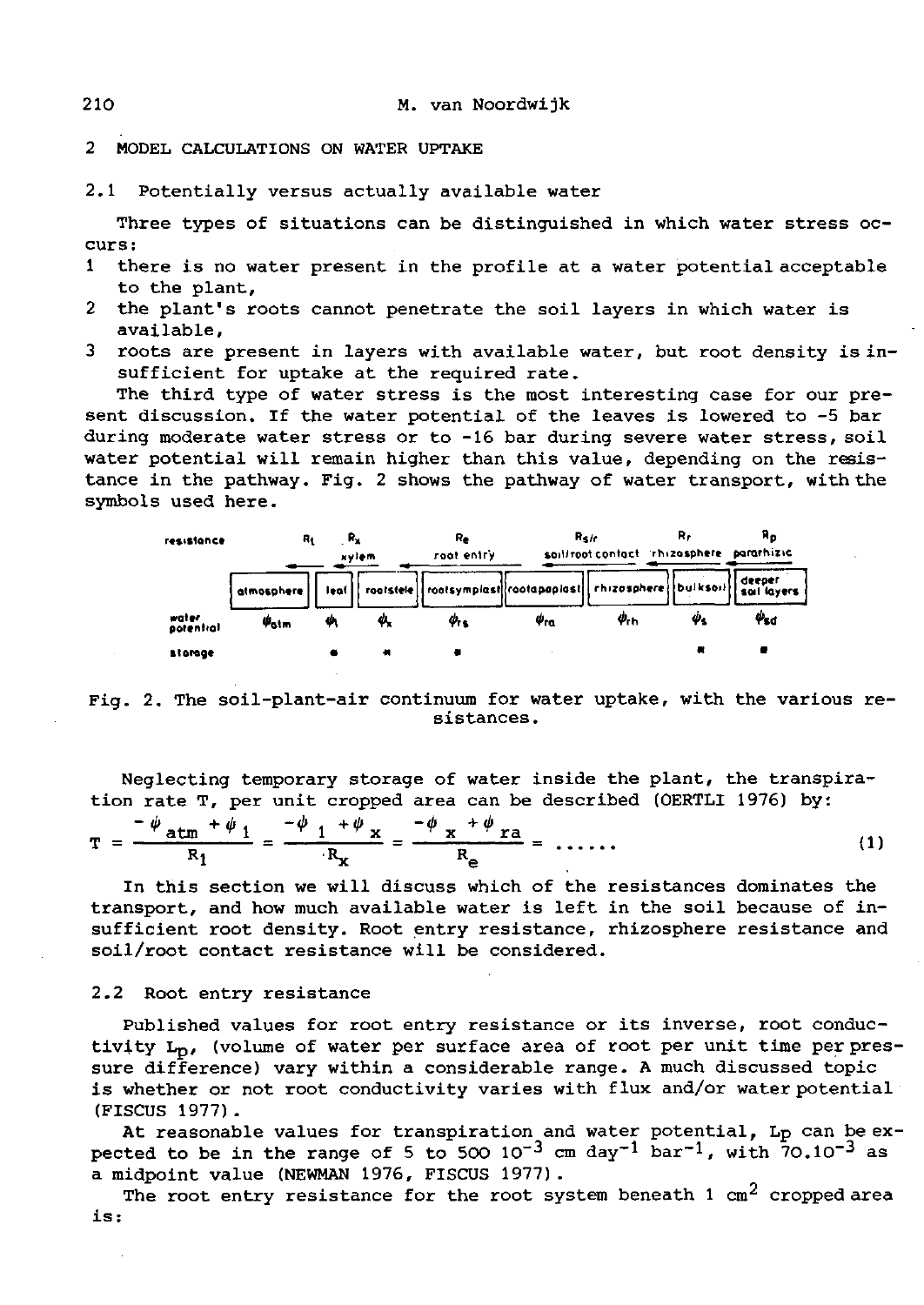$$
R_{e} = (w.h.2 \pi R_{O}.L_{p})^{-1}
$$
  
where  $w =$  root density (cm root.cm<sup>-3</sup> soil) (2)

 $h = root depth (cm)$ 

 $R_0$  = root radius (cm)

The product w.h. may be called Total Root Length, the product w.h.2 $\pi$  R<sub>O</sub> the Root Area Index comparable to the term Leaf Area Index. Rearranging part of equation (1) and substituting (2) we obtain a formulation of the required total root length.

$$
w.h. = T/(L_p(-\phi_X + \phi_{ra}))
$$
 (3)

or

$$
log(wxh) = logT - logLp - log(-\psix + \psira)
$$
 (4)

Fig. 3 shows some results for three levels of the transpiration rate and for cases of a moderate or severe water stress (- 5 or -16 bar). The range of values of L<sub>p</sub> implies a range of required root area indices, partly overlapping the range actually found in the field. Apparently plant entry resistance cannot be neglected. A better knowledge of realistic values of  $L_p$ is necessary.



Fig. 3. Physiologically required root length for water uptake, as determined by the root conductivity Lp.

## 2.3 Rhizosphere resistance

Soil water diffusivity D decreases with water content, 9, so possibly a dry rhizosphere could develop around a living root, restricting inflow of water from the bulk soil. A reasonable description of  $D$  as function of  $\Theta$  is given by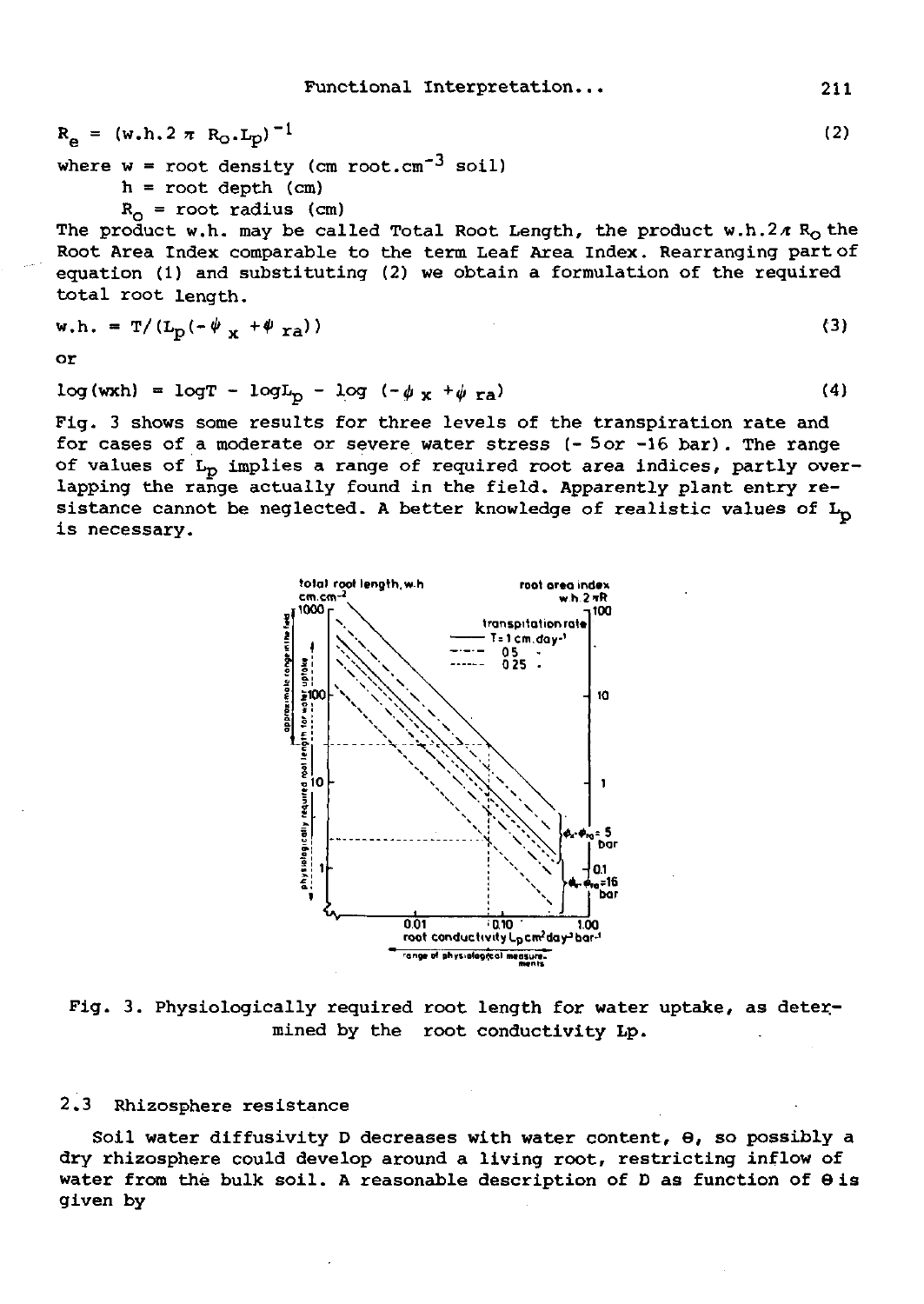$D = D_Q e^{\beta (\Theta - \Theta_Q)}$  (5)

STROOSNIJDER (1976) listed the parameters  $D_{\mathcal{O}}$ ,  $\beta$  and  $\Theta_{\mathcal{O}}$  for a range of Dutch soils, described earlier by RIJTEMA (1969) .

PASSIOURA and COWAN (1968) presented steady state and steady rate solutions for water flow to a single root, assuming a constant D. A solution to the general diffusion equation for the D/0 relationship of (5), assuming no water flow across the cylinder of soil with radius  $R_1$ , can be specified for  $\Theta_{R_1}$ :

$$
\Theta_{R_1} = \Theta_O + \frac{1}{\beta} \ln \left[ \frac{q}{2\pi D_O} \right] \frac{R_1^2}{R_1^2 - R_O^2} \ln \frac{R_1}{R_O} - \frac{1}{2} + e^{\beta (\Theta_{R_O} - \Theta_O)} \right]
$$
(6)

where

 $q = T/(w.h)$ 

is the water use per unit of root length, and  $R_1 = (\pi w)^{-2}$ 

is the radius of a soil cylinder attributed to a single root of radius  $R_0$ .

Equation (6) describes  $\Theta_{R_1}$  the volumetric water content at the edge of the cylinder from which a single root extracts water (i.e. the bulk soil in the soil layer), as a function of root density, soil parameters, transpirational demand and  $\Theta_{R_O}$ , the water content of the soil corresponding with the water potential at the root surface.

In Fig. 4 results are presented for a range of soil types.  $\Theta_{R1}$  -  $\Theta_{\text{DF}}4.2$ indicates the amount of water potentially available to a plant of a water potential of -16 bar, but inaccessible because of rhizosphere resistance. The calculations given are for a case where  $T/h = 0.05$  day<sup>-1</sup> (e.g. T = 1) cm day<sup>-1</sup> and  $h = 20$  cm). For most soils rhizosphere resistance is negligible at root densities above 0.1  $cm^{-2}$ . In certain loamy soils (7 and 11 in Fig. 4) rhizosphere resistance can be a real phenomenon, even at root densities of 0.3 - 3 cm<sup>-2</sup>. As the lines approach the x-axis asymptotically, the last drop of water is extracted only at an infinitely high root density. As arbitrary boundary a value of 1% soil moisture has been indicated.

The effect of root radius  $R_0$  on the results is shown in Fig. 5 for soil type 7. When compared on a root length basis, thinner roots have a slight disadvantage; when compared on a surface area basis they are able to extract more water than thicker roots (on a volume or root weight basis this effect is even more pronounced). The calculations presented here support the general conclusion reached by NEWMAN (1969), that rhizosphere resistance is normally not important under field conditions.

#### 2.4 Root soil contact resistance

FAIZ and WEATHERLEY (1977) have presented experimental evidence for a major resistance to water flow occurring at the soil-root interface. HER-KELRATH et al. (1977) produced similar data and proposed a formulation for this contact resistance, proportional to the water content of the soil surrounding the root  $\Theta_{rh}$ , divided by the water content at saturation  $\Theta_{sat}$ :

(7)

(8)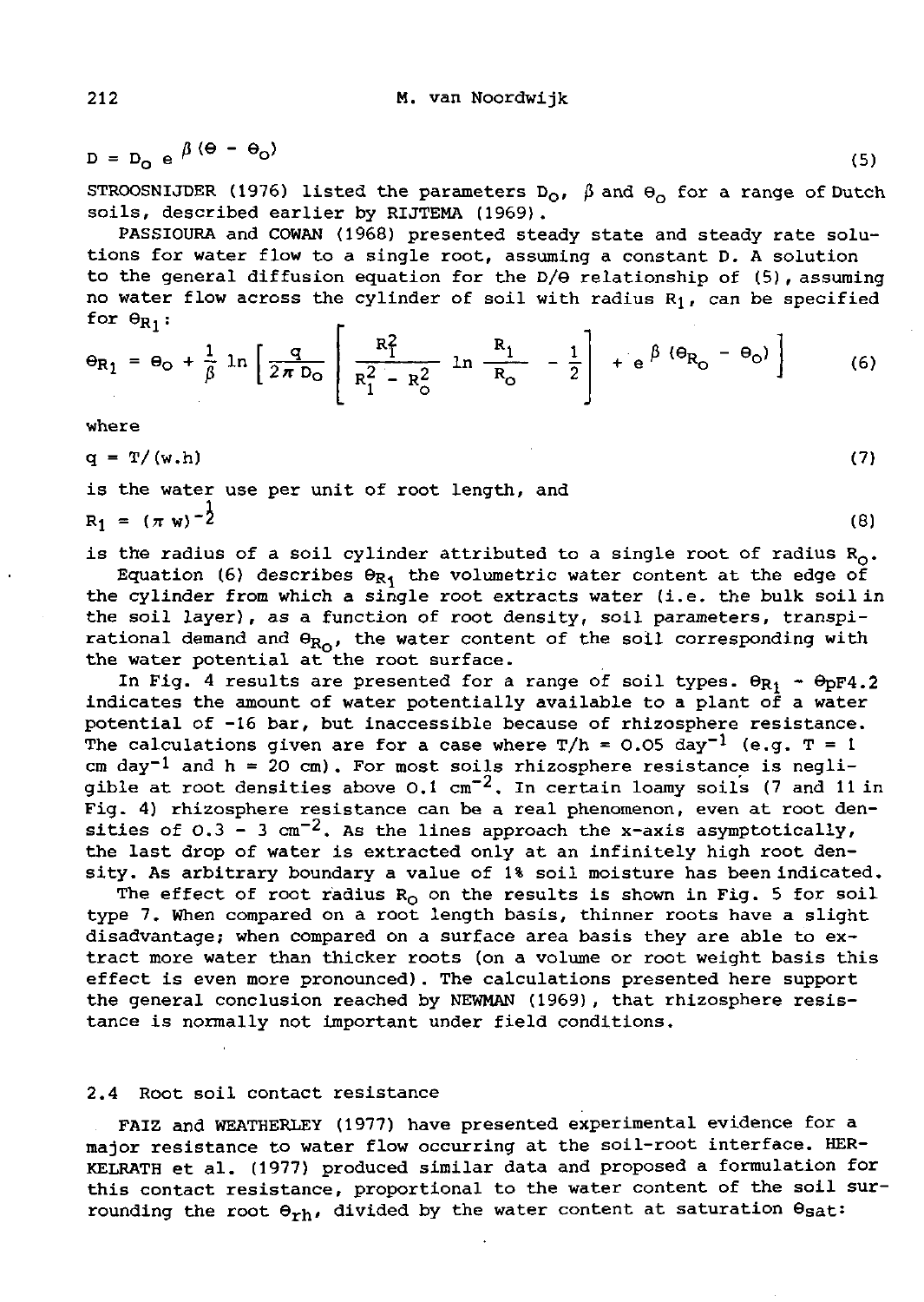

Pig. 4. Potentially available water remaining in the soil because of rhizosphere resistance, as a function of root density. The numbers indicate different soil types, based on measurements and nomenclature of RIJTEMA (1969). The asterix indicates the moisture content at pF 2.0. Calculations were done for  $T = 1$  cm day<sup>-1</sup> and h = 20 cm.soil type:  $2 =$  medium coarse sand,  $3$  = medium fine sand,  $4$  = fine sand,  $5$  = humous loamy medium fine sand, 6  $=$  light loamy medium coarse sand,  $7 =$  loamy medium coarse sand,  $9 =$  sandy loam, 10 = loess loam, 11 = fine sandy loam, 13 = loam, 14 = sandy clay loam,  $15 =$  silty clay loam,  $16 =$  clay loam,  $17 =$  light clay.

Fig. 5. Effect of root diameter on amount of water left in the soil because of rhizosphere resistance. Root length and root surface area were scaled in such a way that the two graphs coincide for a root of 0.05 cm diameter. Calculations for soil type 7,  $T = 1$  cm day<sup>-1</sup>,  $h = 20$  cm.

$$
T = \frac{(-\psi_X + \psi_{rh}) \Theta_{rh}}{R_e \Theta_{sat}}
$$
 (9)

For solving this equation we need a  $\theta/\psi$  relationship of the soil, i.e. the water retention curve. No generally applicable mathematical formulas of curve fits are available. By a graphical technique, however, we can solve the equation by taking the points of intersection of the soils water retention curve and a modification of (9):

$$
\varphi_{\rm rh} = \varphi_{\rm x} + \frac{q}{2\pi R_{\rm O}} \frac{\Theta_{\rm sat}}{L_{\rm p} \Theta_{\rm rh}}
$$
 (10)

A similar graphical technique has been used by RAATS (1974) for modelling infiltration into crusted soils.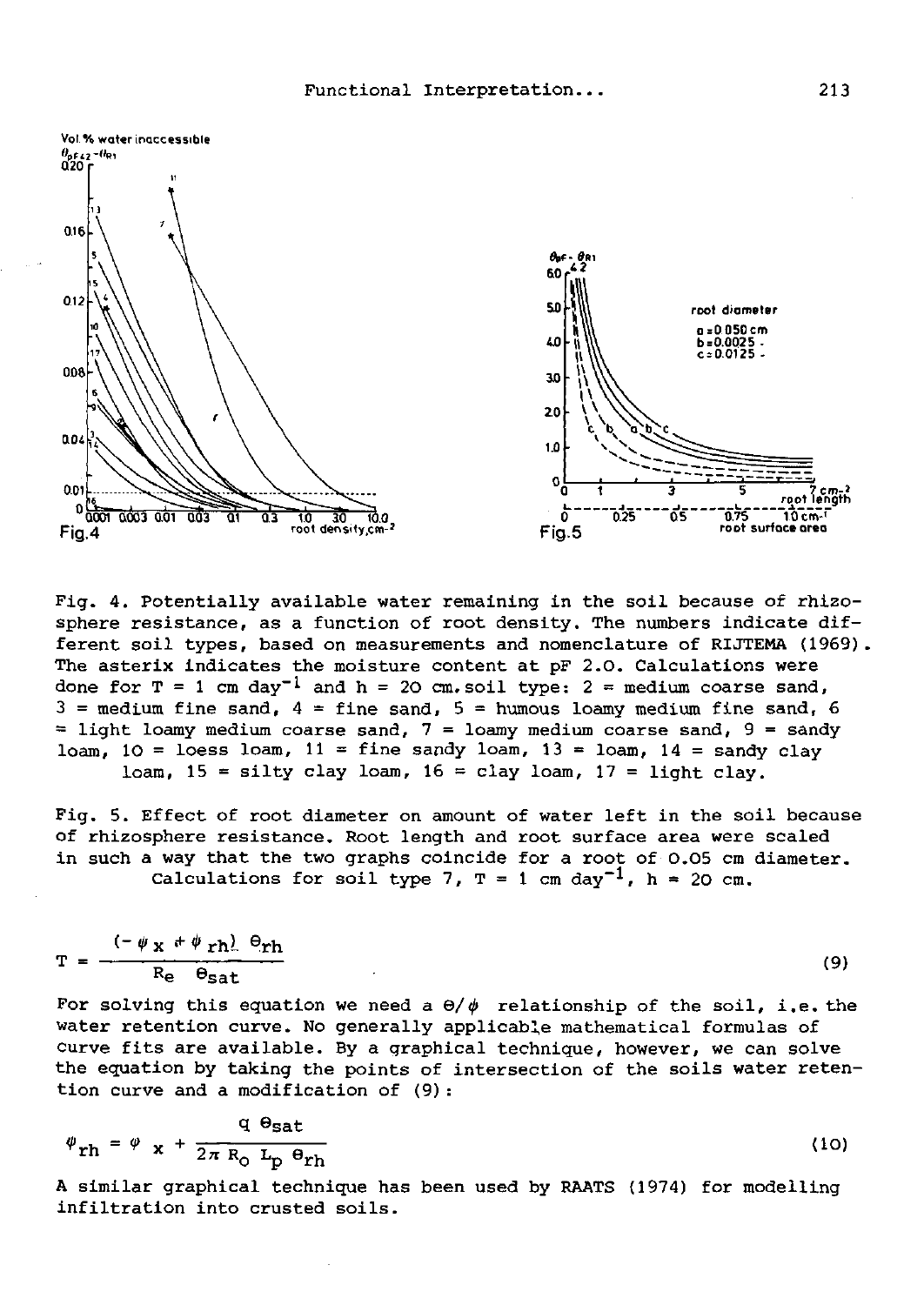#### 214 M. van Noordwijk

Fig. 6 shows an example of the  $\Theta/\psi$  plane with water retention curves of two soils and solutions to (10) for several root densities. Other parameters being equal root density has a strong effect on q: more roots can work at a proportionally lower rate each. The interpretation of root densities has been given for  $2\pi$  R<sub>O</sub> L<sub>p</sub> =  $7.10^{-3}$  cm<sup>2</sup> day<sup>-1</sup> l day<sup>-1</sup> and h = 20 cm, but other interpretations can be constructed according to the grouping in equation 10. Each line shows a vertical asymptote for  $\psi_{\rm rh} = 0$ :

$$
\Theta_{\rm rh} = \frac{-q}{L_p} \frac{\Theta_{\rm sat}}{\varphi_{\rm x}}
$$
 (11)

and a horizontal approach to

$$
\psi_{\rm rh} = \psi_{\rm x} - \frac{q}{L_{\rm p}} \qquad \text{for } \Theta_{\rm rh} = \Theta_{\rm sat} \tag{12}
$$



Fig. 6. Calculation of the effect of root-soil contact resistance on water uptake. Water retention curves are shown for three soil types (see Fig. 4). For three root densities (w = 2, 5 and 10  $\text{cm}^{-2}$ ) lines are given indicating the uptake possibilities (see text).

Equation (12) is equivalent to (3), showing the absence of soil-root contact resistance. The interpretation of Fig. 6 is that water can be taken up by a root following the water retention curve, up to the point of intersection with the  $\Theta_{rh}/\psi_{rh}$  line for the given root density; the remaining water up to  $\Theta_{ijk}$  is potentially available at the plant's water potential, but not accessible because of the contact plus plant entry resistance.

Fig. 7 gives the results for six soils selected to show the range in the data of all soils in the data set. If the mathematical description of the contact resistance can be trusted, this resistance plays the dominant role in the transport process. Root densities of about 2 layer from which all the requirements of the plant are drawn, are needed when -16 bar is acceptable inside the plant, and root densities of around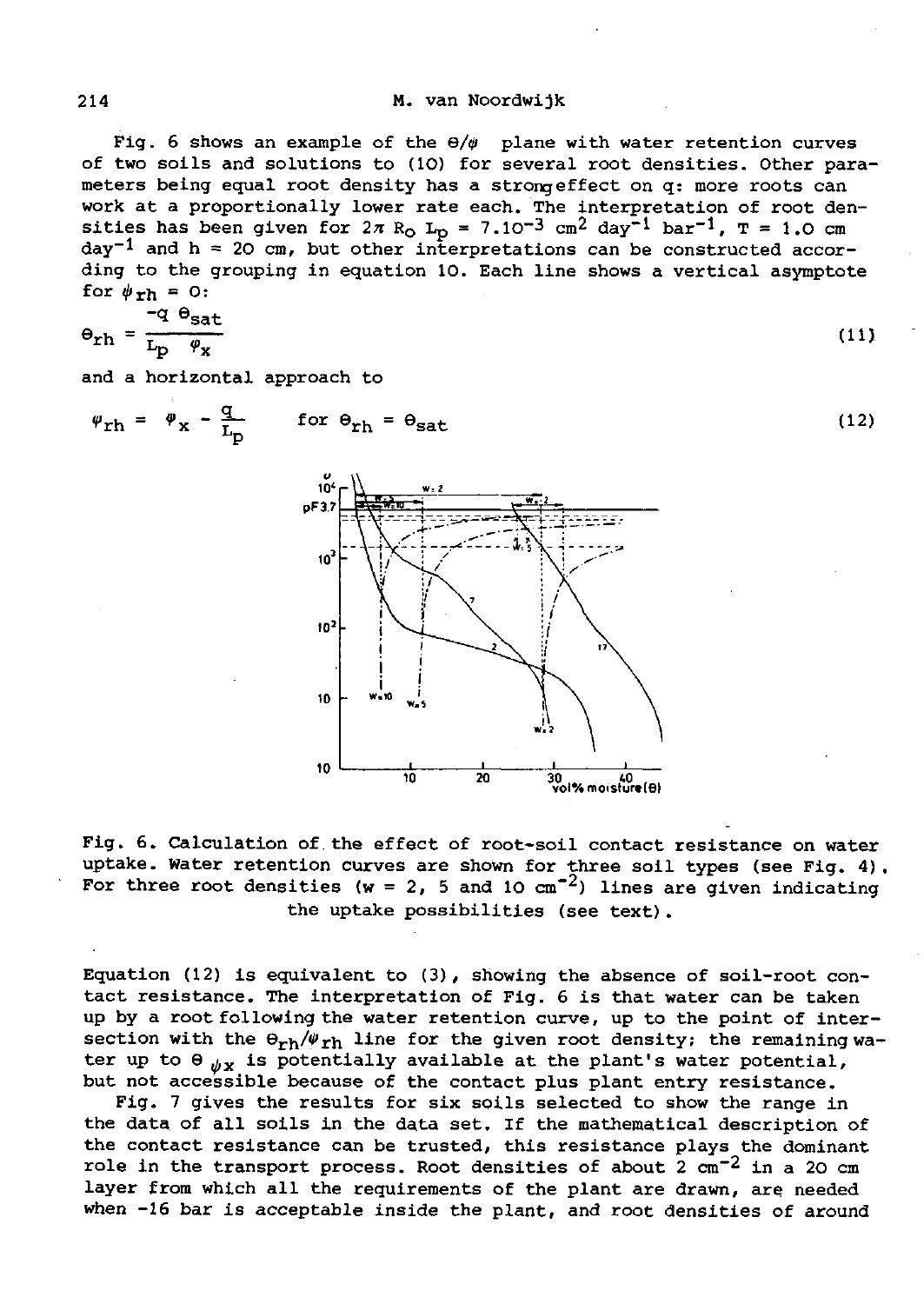$5 \text{ cm}^{-2}$  when -5 bar is taken as the limit for plant water stress.

We can take the analysis one step further by introducing a "marginal root efficiency". The water gained by the plant by haying more roots can be used for keeping the stomata open for photosynthesis. Water use efficiency of photosynthesis is roughly 4 mg  $PM$  cm<sup>-3</sup> water (DE WIT 1958), corresponding to 200 kg DM ha<sup>-1</sup> day<sup>-1</sup> and 5 mm transpiration other hand, root growth implies the consumption and use of dry matter, roughly 0.09 mg DM  $cm^{-1}$  for roots of 0.04 cm diameter and 7% dry-matter content. Combining these two values, a marginal root efficiency of 0.02  $cm<sup>3</sup>$  water  $cm<sup>-1</sup>$  root follows, indicating the amount of water one centimeter of root has to extract to just pay for its own dry-matter investment. For each line in Fig. 7 the point is indicated where  $d(\theta \frac{\partial}{\partial x} - \theta_{R_O}) / dw$  equals this value. As can be seen from the graph, most curves show a sharp transition around this point, making the analysis insensitive to moderate changes in marginal root efficiency.



Fig. 7. The amount of potentially available soil water left in the soil because of soil-root contact resistance, as a function of root density. Solid lines indicate  $\phi$  xyl = -16 bar, broken lines  $\phi$ <sub>xyl</sub> = - 5 bar; the asterix indicates the moisture content at pF 2.0. Soil types as in Fig. 4, except for 19 = basin clay and 20 = peat. Calculations for  $T = 1$  cm day<sup>-1</sup>, h = 20 cm.

The conclusion of this discussion on water uptake is that a soil-root contact resistance, if acting along these lines, determines the root density required for water consumption, the root entry resistance being a modifying factor. Rhizosphere resistance plays a minor role. Root densities normally encountered in the plough layer under crops  $(0.5 - 10 cm^{-2})$  seem to be required if almost all the available water has to be extracted from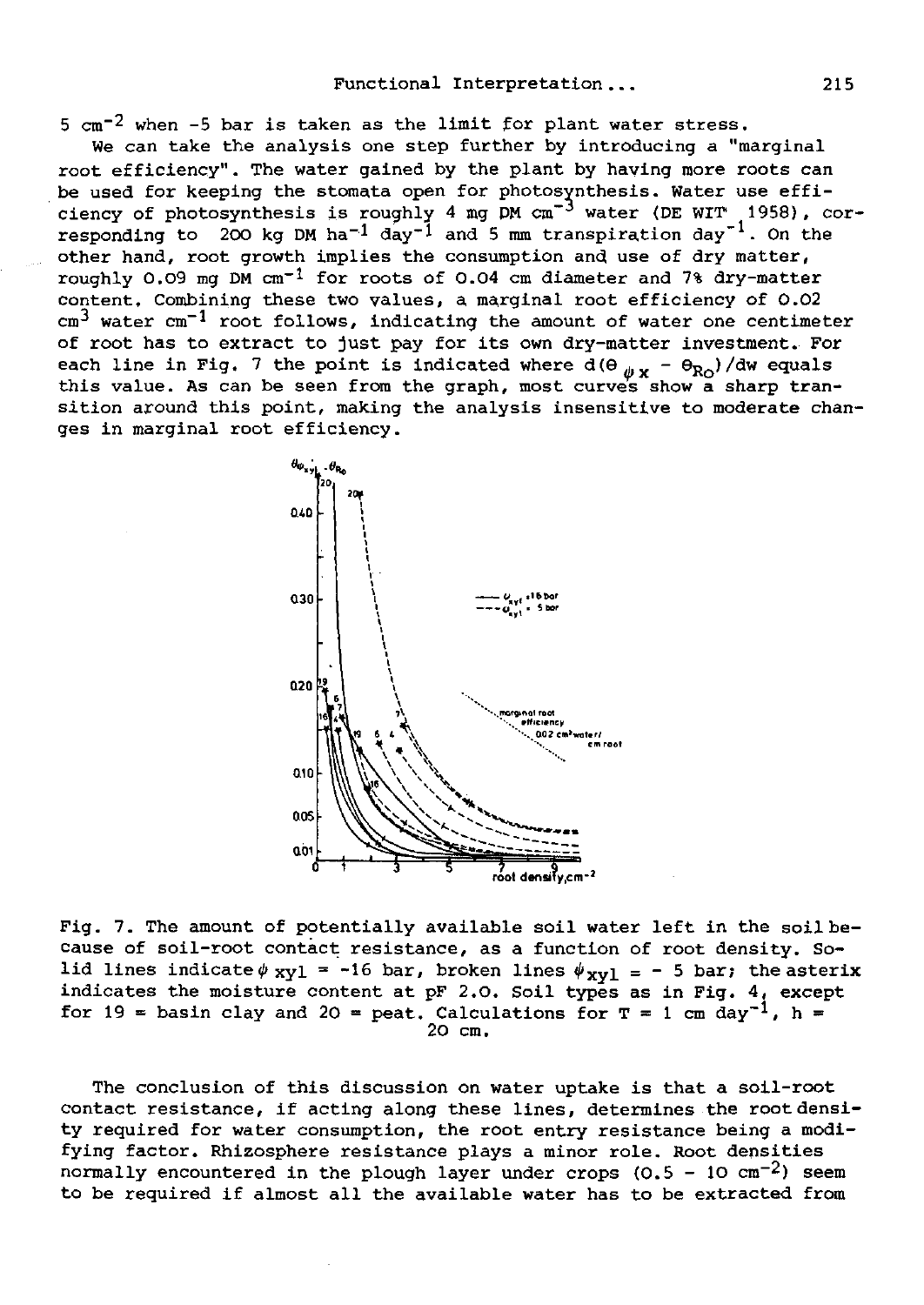this layer at a fairly high transpiration rate and a low plant water potential.

Instead of the definition of root depth used in the water balance studies so far (RIJTEMA 1969), a more gradational definition could be based on Fig. 7. Instead of assuming all water above a certain root depth to be available and the water below the root depth unavailable, a partial availability can be quantified now for each root density.

#### 3 MODEL CALCULATIONS ON NUTRIENT UPTAKE

#### 3.1 Physiological requirements

When the nutrient supply to the root system is increased by fertilisation and maintenance of a favourable moisture content of the soil, a smaller root system will be sufficient. Theoretically one might expect that this is possible until the physiological limit of the root's activity has been reached. If conditions allow the roots to work at their maximum possible rate, according to physiological measurements the required root densities can be calculated by dividing the daily nutrient requirements by the maximum influx rates. Table 1 shows some results.

Table 1. Calculation of physiologically required root density for nutrient uptake. Required nutrient level based on EPSTEIN (1972); required uptake rate based on 200 kg DM ha<sup>-1</sup> day<sup>-1</sup>; values for maximum influx into roots taken from NYE and TINKER (1977).

|   | Required<br>level<br>$\mu$ mol mg <sup>-1</sup> | Required<br>uptake<br>rate<br>$\mu$ mol cm <sup>-2</sup> day <sup>-1</sup> | Maximum<br>influx<br>into roots<br>$\mu$ mol cm <sup>-2</sup> day <sup>-1</sup> | Required<br>root area<br>index<br>$\text{cm}^2$ $\text{cm}^{-2}$ | Required<br>total root<br>length<br>$cm \ cm^{-2}$ |
|---|-------------------------------------------------|----------------------------------------------------------------------------|---------------------------------------------------------------------------------|------------------------------------------------------------------|----------------------------------------------------|
| И | 1.0                                             | 2,0                                                                        | $0.97 - 6.1$                                                                    | $0, 33 - 2, 1$                                                   | $3.5 - 22$                                         |
| Þ | 0.06                                            | 0.12                                                                       | $0.078 - 0.49$                                                                  | $0.24 - 1.5$                                                     | $2.5 - 16$                                         |
| ĸ | 0.25                                            | 0.5                                                                        | $0.26 - 0.39$                                                                   | $1.3 - 1.9$                                                      | $-20$<br>14                                        |

Of course the values chosen for this calculation are rather arbitrary, taken from a broad range of plant-specific values. Comparison with Fig. 3 shows that the root density required for water uptake, even when free water is available, generally exceeds the root density required for nutrient uptake. In this way the water supply acts as the natural limit to the reduction in root size possible by increased fertilisation. In horticulture, when nutrient solution culture on, for instance, rockwool is used, such a situation is approached. Pot experiments with tomato and cucumber tend to corroborate the hypothesis that water is the main limiting factor under such conditions (VAN NOORDWIJK, in preparation). Under agricultural conditions the supply of nutrients to the root surface is not always sufficient for the roots to work at their maximum capacity. The rate of mass-flow and/ or diffusion determines the nutrient supply to the root in such situations. DE WILLIGEN (1981) has given a mathematical analysis of diffusion and massflow of solutes to a root assuming constant uptake. A comparison of a mobile nutrient, N, and one of the least mobile, P, indicates the range of root densities required for nutrient uptake.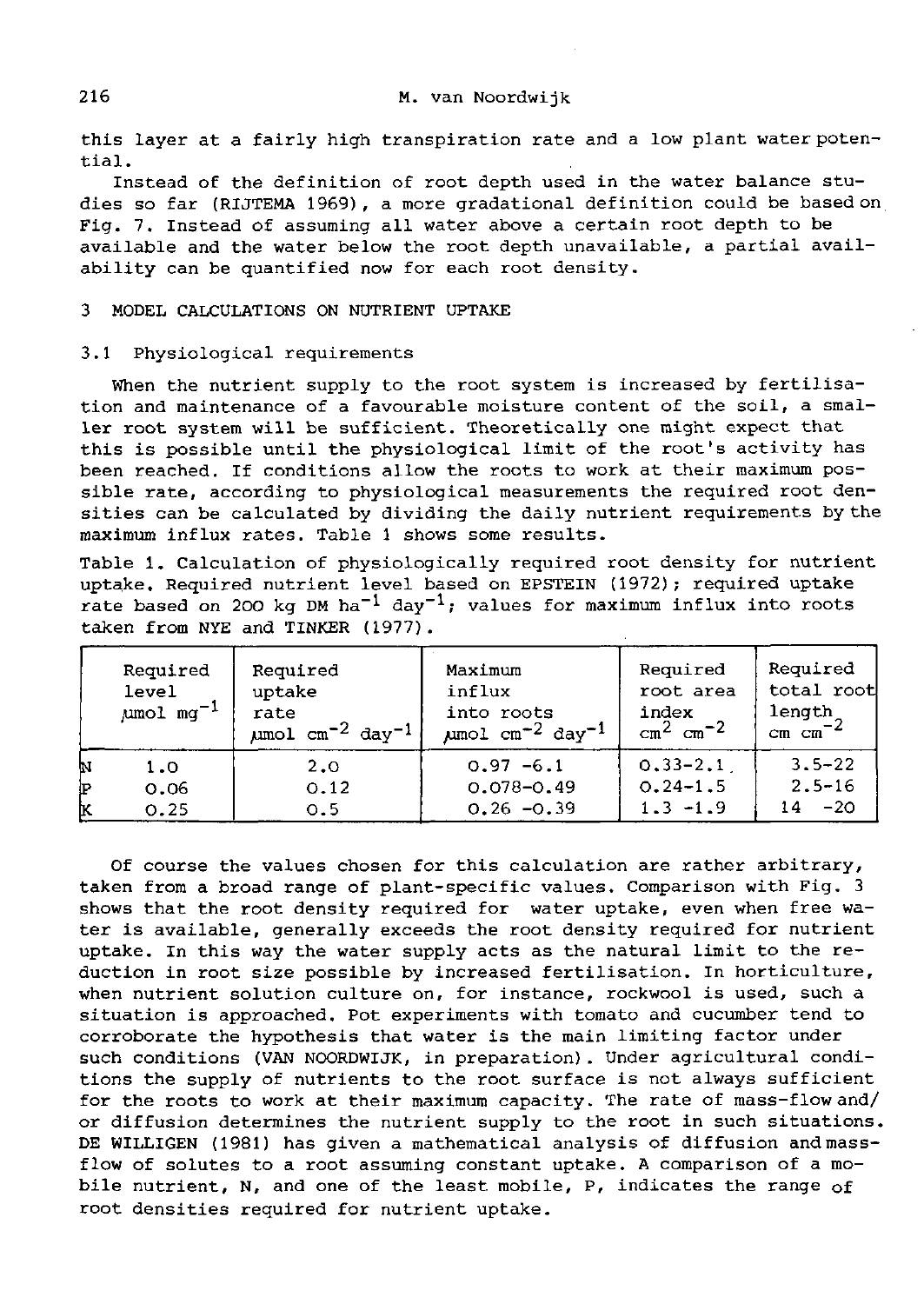#### 3.2 Model calculations on N-uptake

The mathematical description by DE WILLIGEN (1981) shows that transport of N in the soil to the root normally involves very small gradients. This means that the concentration at the root surface will be nearly identical to the average concentration in the soil layer. If the water uptake by the roots is high, accumulation of nitrate in the rhizosphere may occur because mass-flow exceeds the daily uptake requirements. Uptake of nitrate can continue at the rate required by the plant until a certain minimum concentration is reached. This minimum concentration is determined by the root absorbing power compared with the required rate of uptake per root. Increasing the root density decreases the required rate of uptake per root and decreases the minimum concentration required, and thus results in a more complete utilization of the resources in the soil. The root absorbing power for nitrate can be expected to be in the range of  $0.025 - 2$  cm  $day^{-1}$  (NYE and TINKER 1977,  $\alpha$  in their notation).

Fig. 8 shows the fractional depletion of soil nitrate as a function of root density, transpiration rate and root absorbing power. For normal values of the root absorbing power 90% of all nitrate in the soil can be used at root densities below  $0.5-1.0$  cm<sup>-2</sup> in a 20 cm layer.



Fig. 8. Nitrate uptake as a fraction of available amount of soil nitrate, as a function of root density and root absorbing power with and without mass-flow (DE WILLIGEN 1981).

The assumption of a constant daily uptake rate is only an approximation of reality. Another approximation can be obtained by assuming that root uptake rate will always be maximum. If the root absorbing power is assumed to be infinitely high, this amounts to assuming the root to be a zero-sink.

A simple model for diffusion and mass flow of ions to a single root acting as zero-sink has been presented by VAN KEULEN et al. (1975). It ap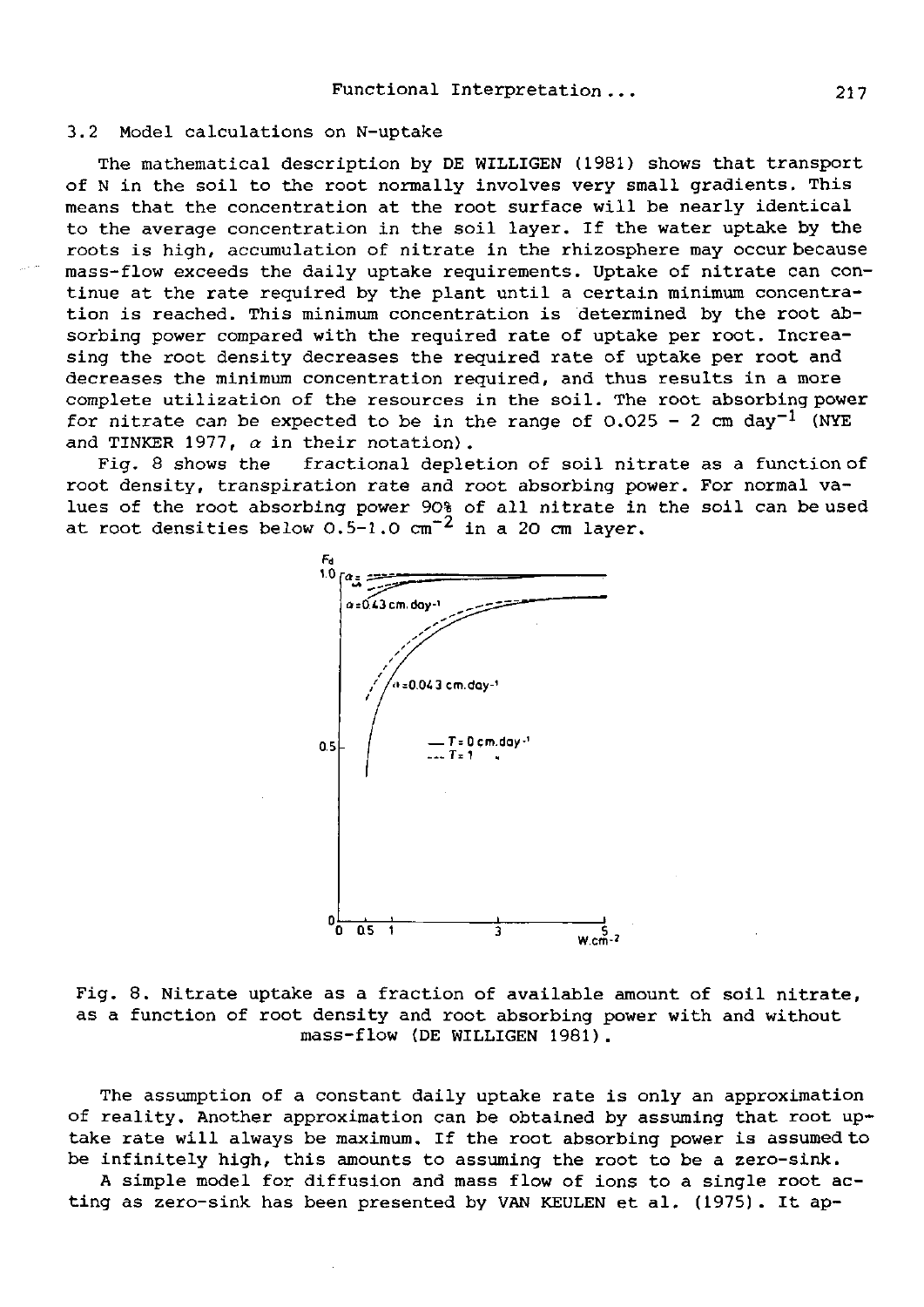plies to weakly or nonadsorbed ions, such as nitrate. A simple guideline is suggested of the form

 $t.D<sub>O</sub>.w = 1$  (13)

in which  $t =$  time required for 90% depletion of the soil (day)  $D_0$  = diffusion rate (cm<sup>2</sup> day<sup>-1</sup>)

 $w =$  root density (cm<sup>-2</sup>)

For nitrate  $D_0 \approx 1$  cm<sup>2</sup>day<sup>-1</sup>. The root density required depends on t. For a continuous supply of N at a low level through N-mobilisation, uptake by the roots within 1 day may be necessary to reduce losses due to competition with microorganisms. This means w should be about  $1 \text{ cm}^{-2}$ . If more time is available, root densities of about 0.1  $cm^{-2}$  suffice to utilize most of the nitrogen resources in the given soil layer.

#### 3.3 Model calculations on P-uptake

A theoretical approach to the question what root density is required in soils of different P-status was outlined before (DE WILLIGEN and VAN NOORD-WIJK 1978, VAN NOORDWIJK and DE WILLIGEN 1979). A diffusion model for transport to single roots was used to evaluate the possibilities for P-uptake from five different soil types at different fertility levels. The model is based on several simplifying assumptions, including:

- + P-"adsorption" isotherms are used as indicators of reversible, instantaneous exchange between soil and soil solution. Irreversible immobilisation reactions are neglected.
- + Complete physiological regulation of P-uptake is assumed, resulting in a constant daily P-requirement during the linear growth phase of the crop. The number of days during which such growth can be maintained is used as the main parameter for crop success. A higher root density implies a proportionally lower uptake requirement per root.
- + The root system is described as static, all roots having the same P-uptake.
- + No root hairs or mycorrhiza-hyphae are considered.

+ A constant moisture level of the soil is assumed.

Some results are presented in Fig. 9 a-e. The total amount of phosphate in the adsorbed plus solution phase has been translated into a potential (maximum) number of growing days. This number might be realised at an infinitely high root density. Differences among these maximum numbers for different soils at the same  $P_w$ -value of the soil reflect the various "adsorption" characteristics. Higher root densities can be seen to extract a higher proportion of the available phosphate, but according to the law of diminishing returns. On the fine sandy soil of low P-binding capacity (Fig. 9a) at  $P_w$  30 (mg  $P_2O_5$  1<sup>-1</sup> soil) a root density of 2 cm<sup>-2</sup> can extract 50% and a root density of 5  $cm^{-2}$  80% of available P; on the basin clay (Fig. 9e) these values are 20% and 50%. Apparently an increase in root density beyond 5  $cm^{-2}$  is of limited use on the fine sand, while on the basin clay it would still result in a considerable increase in P-uptake by the plant.

Similar to the situation in the water uptake models, the main effect of an increased root density in this model is through the required P-uptake per root. The lower P-requirements of a root in a more extensive root system can be maintained by diffusion for a much longer time and with a smal-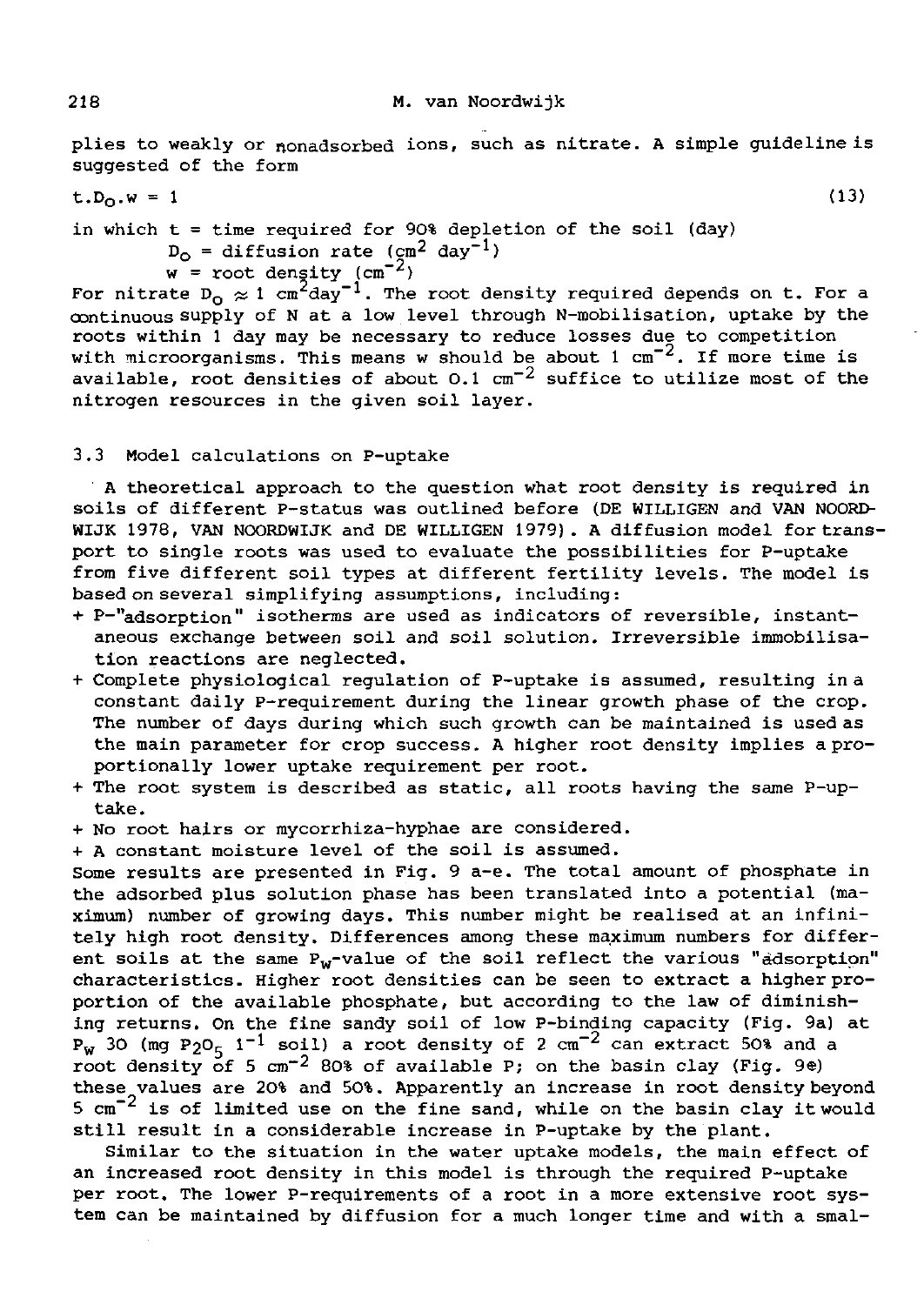1er concentration gradient in the rhizosphere. This effect is more important than the smaller diffusion distances at higher root densities usually taken as the reason for a higher P-extraction. The effective depletion zones per root are larger for higher root densities (!).

P-extraction at a root density of  $1 \text{ cm}^{-2}$  is similar for the five soil types at the  $P_w$  values indicated. This result reflects the success and limitations of  $P_w$  as a method to describe the P-status of the soil for plant nutrition.  $P_w$  (a water extraction of soil with a soil-to-water volume ratio of 1 : 60) is a compromise between measuring capacity and intensity of P-supply, which was optimalized for pot experiments with young potato plants (VAN DER PAAUW 1971). For crops with a higher root density and/or lower Prequirement  $P_w$  may be expected to underestimate the fertility of strongly absorbing soils while overestimating the fertility of soils of weak P-adsorption. For crops with a poorer root development than potatoes (w $\approx$ 1 cm<sup>-2</sup> in the plough layer) and/or a higher P-requirement, the reverse may be true.



Fig. 9. The number of days,  $t_c$ , during which the P-requirements of a crop .can be met, as a function of  $P_w$  and root density.

Fig. 10 presents the same data as Fig. 8, now with root density as the x-axis. The divergence of soil types at higher root densities can be noted, but the fact that they converge in a certain region is more remarkable, given the variations in the nature of the P-supply. For crops with a linear growth phase of 2-3 months a root density of about 1  $cm^{-2}$  appears to be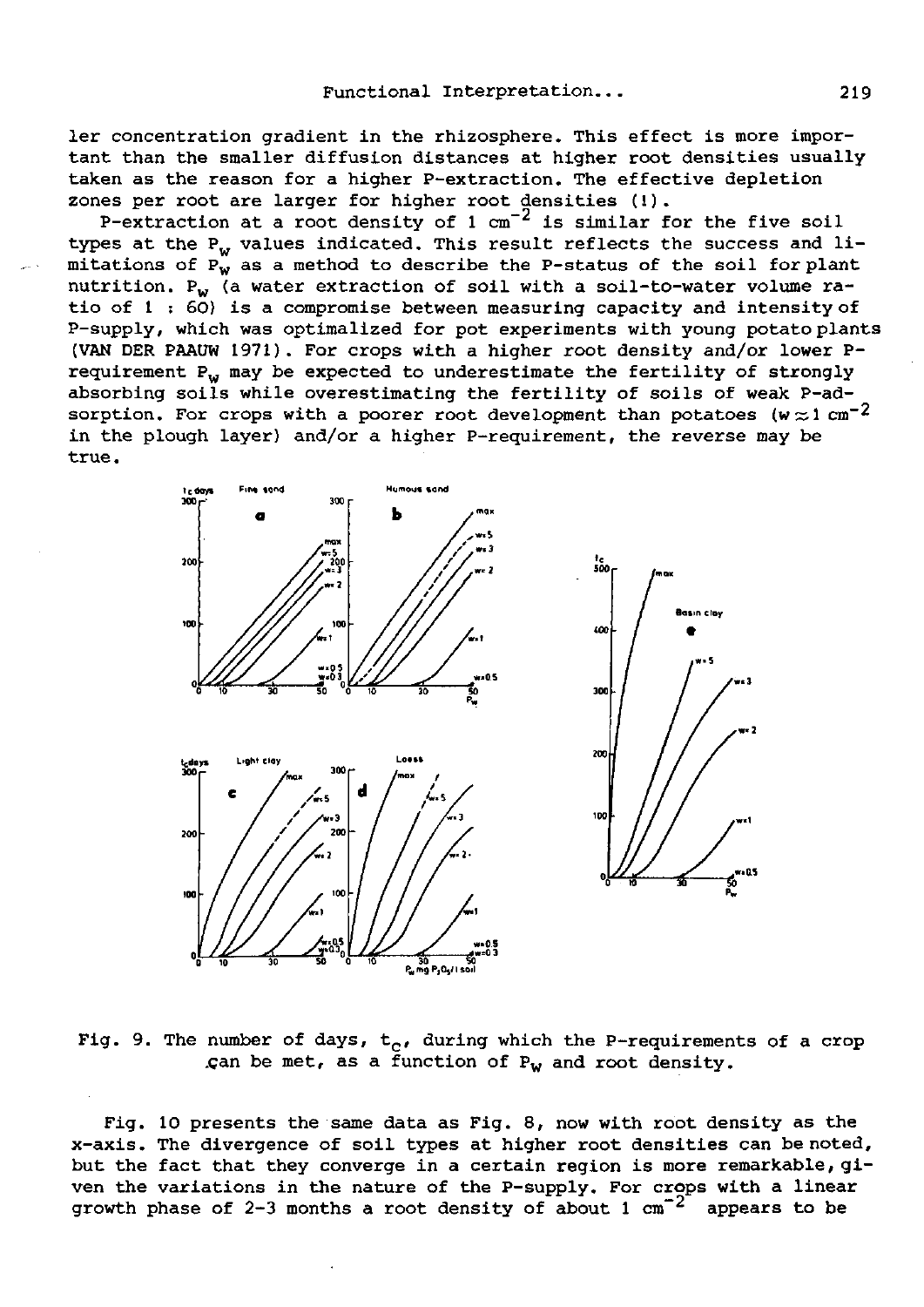sufficient on a soil of P<sub>W</sub> = 50; a root density of about 2 cm<sup>-2</sup> would be required on a soil of  $P_w = 30$ , while root densities above 5 cm<sup>-2</sup> would be needed on soils of  $P_W = 10$  (on the two sandy soils even the potential supply is too low in such a case). Empirical results of the P-responsiveness of crops appear to coincide with such values. A sequence of crops of beans, potato, sugarbeet, cereals, grass shows an increasing root density in the plough layer and a decreasing P-responsiveness for an approximately constant P-demand.



Fig. 10. Uptake time,  $t_c$ , as a function of root density on different soils at three levels of  $P_W$ . The numbers at the end of each curve indicate  $t_c$  max, i.e. the uptake time for an infinitely dense root system.

#### 4 CONTAINER EXPERIMENTS ON P-UPTAKE

To test part of the theory presented above, a series of container experiments was carried out in which two clones of perennial ryegrass (Lolium perenne L) were used. Previous work on these clones (BAAN HOFMAN and ENNIK 1980) had revealed a marked difference in root production with a similar shoot production when the plants were tested in monoculture on nutrient so-

Fig. 11. Response of two clones of perennial ryegrass of different root density, to  $P_w$  value of the soil. Left: clone 39, with an average root den- ${\tt sity}$  of 20 cm $^{-2}$  in the plough layer; right: clone 40 wit  $12$  cm $^{-2}$ . The photograph at the bottom shows a difference in the clones accompanying a difference in root density in the plough layer.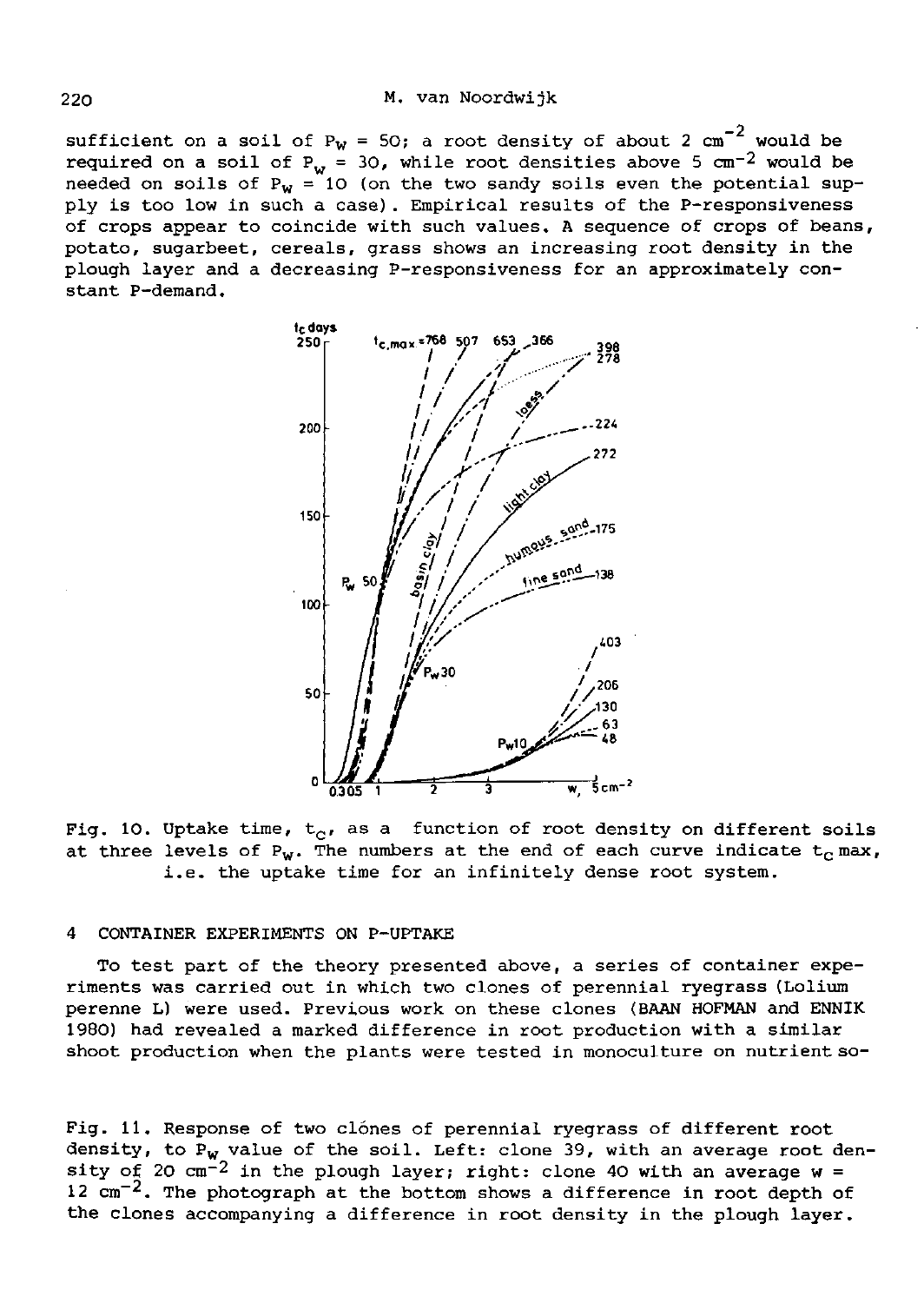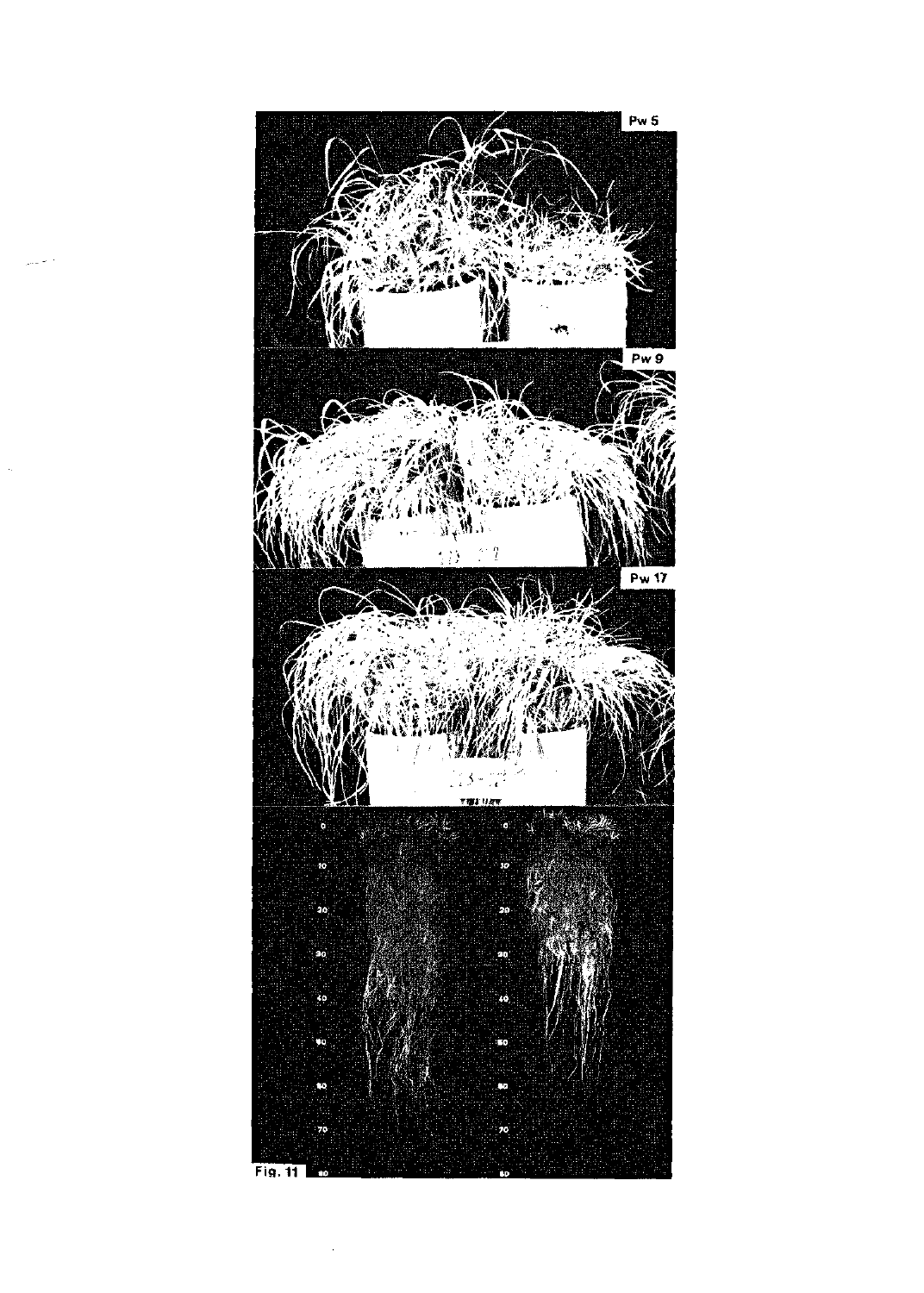lution. In competition experiments on soil or solution, clone 39 with its higher root weight proved to be far superior to clone 40.

In three successive experiments we compared the P-response of clone 39 and clone 40 on different soils, using filled-in PVC containers of 22 cm diameter kept at a constant water table. Fig. 11 gives an impression of the results. On poor soils clone 39 outyields clone 40; on richer soils the difference disappeared.Mycorrhiza (VAM) was present in the experiments, especially on the poor soils. The total length of hyphae was estimated to be half the root length at the end of the experiment (10 weeks). The development of the hyphae takes more time than root development, however, so a substantial contribution to the P-nutrition of the grass can only be expected after several weeks.

Further analysis of the results has to wait until all measurements have been completed.

5 DISCUSSION

The theory presented seems to indicate that the following root densities in a 20 cm layer are needed to supply the plant with the necessary resources:

water  $0.3 - 1$  or  $1 - 5$  cm<sup>-2</sup> (without or with conta

nitrate  $0.1 - 1 \text{ cm}^{-2}$ <br>phosphate  $1 - 10 \text{ cm}^{-2}$ phosphate 1

Such root densities can be expected to occur in the plough layer (phosphate uptake), just below the plough layer (water uptake) or down into the subsoil (nitrate uptake). These guidelines are still very rough first approximations. The number of possible complicating factors seems to be unlimited.

One of the reasons for uncertainty is the lack of experimental methods to describe the soil/root interface in various situations. The importance of the suggested interface resistance for water was shown in section 2. Effects on oxygen uptake are possibly of a similar magnitude (DE WILLIGEN and VAN NOORDWIJK, in preparation), while effects on nutrient uptake remain uninvestigated.

Obviously the root density and pattern required depend on the seasonal resource availability, e.g. water regime, nitrogen movements in the soil profile, P-status of the soil and climatically determined growth potential. The question remains whether or not a root density can be too high, i.e. supra-optimal. If energy investment in the roots is considered as a cost (as in Fig. 7), root densities can certainly be too high. But the existence of "wasteful respiration" (LAMBERS 1979) has recently made the role of energy-bearing carbohydrates uncertain as a limiting factor within the plant, also under conditions where light seems to be the main environmental constraint. In certain special cases root densities may be too high for other reasons. PASSIOURA (1972) demonstrated that for wheat grown on a limited supply of stored water in the soil, a restricted root system induced a more even use of water throughout the life cycle of the plants and thus increased grain yield.

So far the discussion on plant strategies has essentially been concerned with crops grown in monoculture. In situations where interspecific competition occurs, the demands made on root densities are different. This is clearly demonstrated by the clones of perennial ryegrass. Clone 40 with a relatively weak root system can give a very high shoot production on fer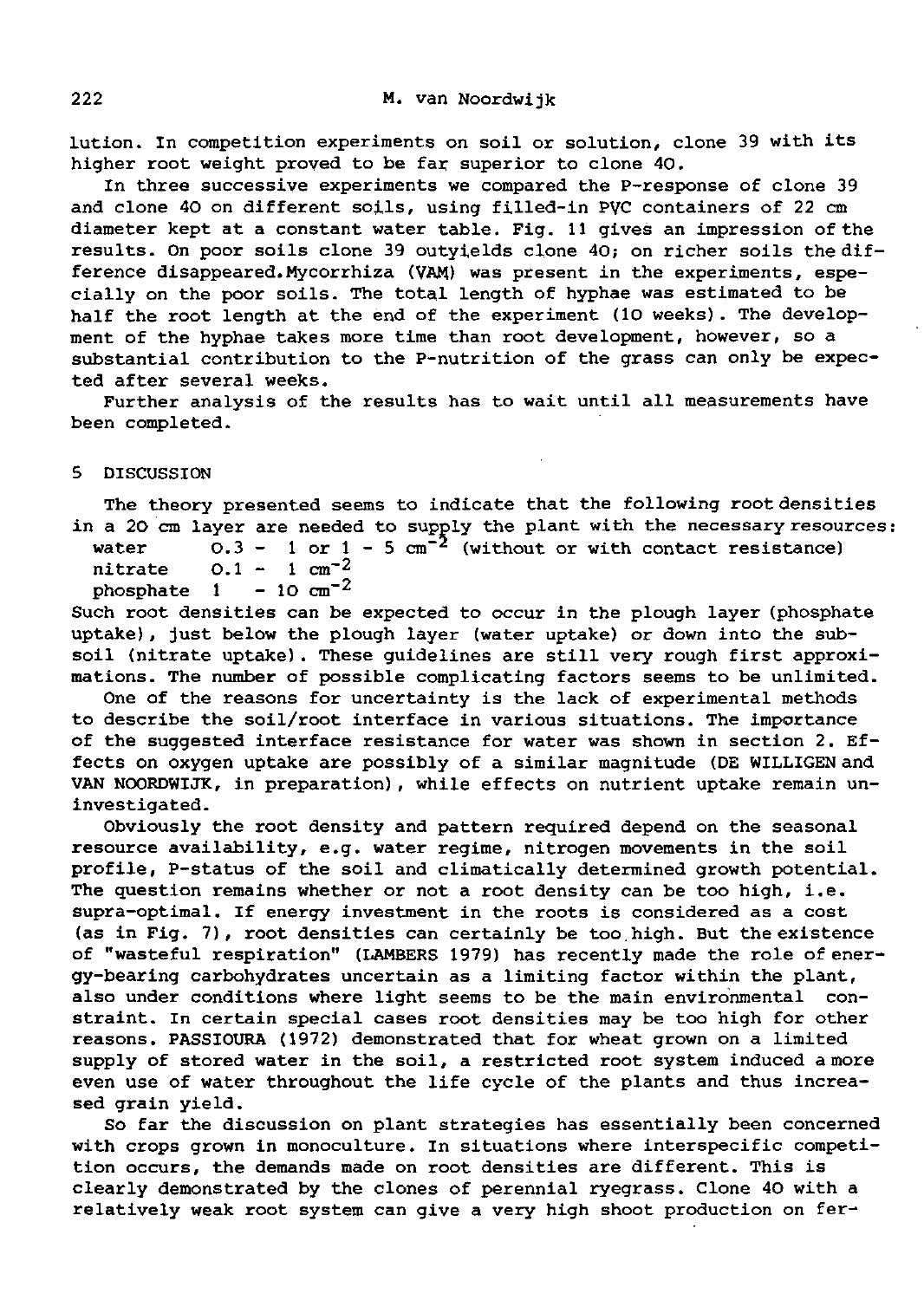tile soils when grown in monoculture. But it loses the competition with clone 39 with its higher root density. In case of competition the higher root densities seem to have overall advantage. A certain degree of nichespecialisation among grassland plants has been demonstrated by BERENDSE (1981) to be based on a difference in root distribution pattern. Stable coexistence of plants is possible if each specialises in a root distribution in a specific layer. But such specialisation does not appear to have an adaptive value to the plant per se, when compared with an uniform deep root system. Genetically determined limitations to the plasticity of the roots apparently play a major role.

In an agricultural context an increased root density may be useful as it would create possibilities for uptake of the crop's demands from the soil at a lower fertility level. This can be relevant wherever losses from the soil are related to the levels maintained (as for leaching, immobilisation, volatilisation, etc.). Present-day agricultural practice with its heavy mechanisation causing a deterioration of soil structure seems to achieve the opposite. An increase in root density is, of course, only useful when the resources are potentially available in the soil.

#### ACKNOWLEDGEMENTS

The theory presented here has been developed in close cooperation with my colleagues ir. P. de Willigen and dr. ir. P.A.C. Raats.

#### **SUMMARY**

The question "how many roots does a plant need?" has to be solved for various conditions of supply by the soil and demand by the crop, before we can hope to obtain guidelines for a functional interpretation of root densities in the field.

When evaluating the role of root density in models of plant water uptake, the strongest influence was found when a "soil-root-interface" resistance was incorporated. If this resistance acts in the way it is described by the model, root densities in the order of  $1$  - 5 cm root required for an adequate use of the available soil moisture.

Available theory on nitrogen transport in the soil indicates that root densities of 0.1 - 1 cm of root/cm $^3$  of soil are sufficient f take from a specific soil layer.

Increasing the root density seems to have the highest beneficial effect on P-nutrition. In model calculations we tried to specify the relationship between P-nutrition of the crop, root density, soil type and P-status. In the range  $1 - 10$  cm root/cm<sup>3</sup> of soil in the plough laye plays an important role in explaining the P-response of a crop.

A series of container experiments was started with two clones of Lolium perenne, to test the theory. Some results are presented.

#### ZUSAMMENFASSUNG

### Funktionelle Deutung der Wurzeldichten im Feld für Nährstoff- und Wasseraufnahme

Die Frage "wie viele Wurzeln braucht eine Pflanze?" muß für die unterschiedlichen Standortbedingungen erst gelöst werden, bevor wir hoffen kön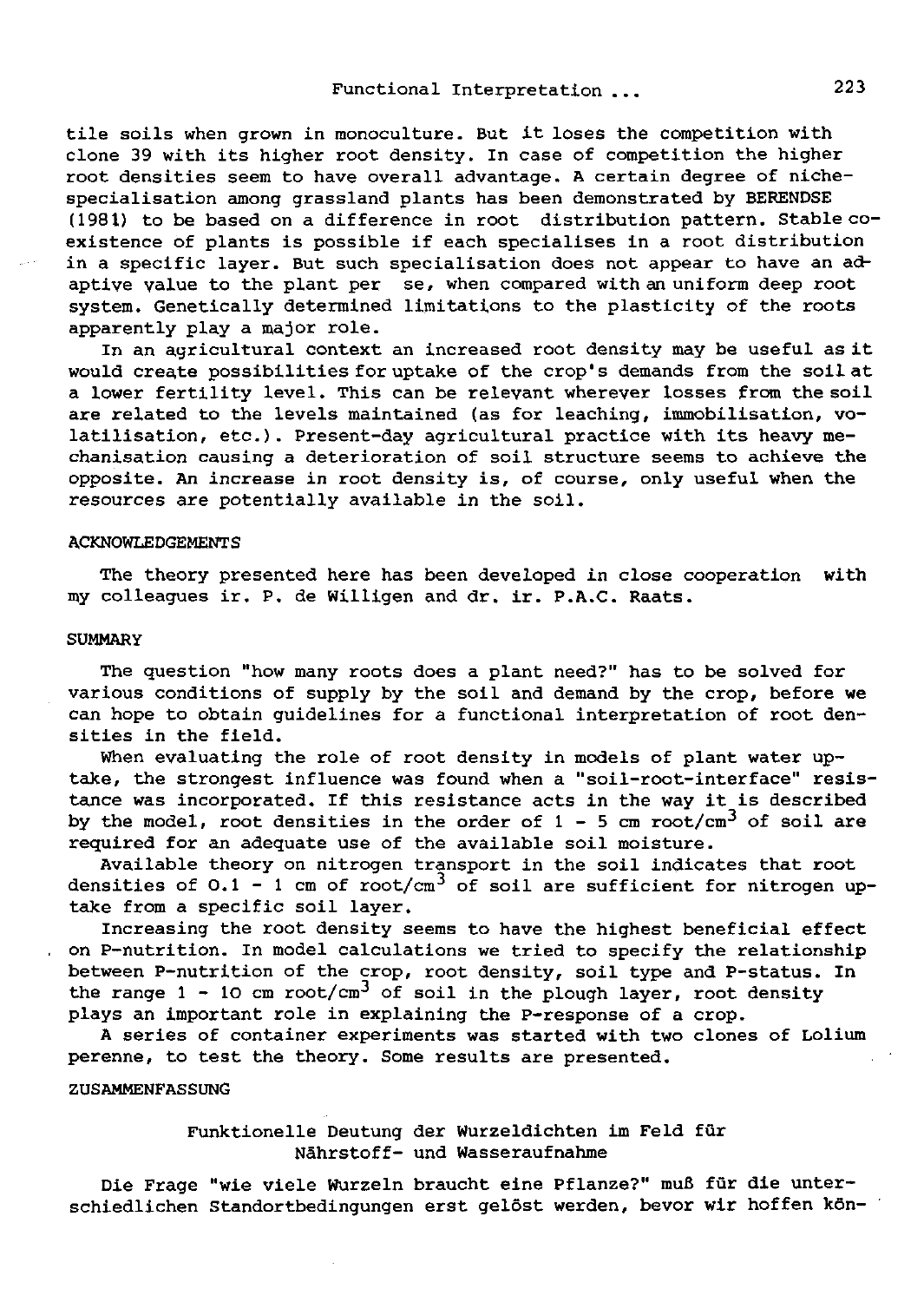nen, Richtlinien für eine funktionale Erklärung von Wurzeldichte im Feld zu erhalten.

Die Erhöhung der Wurzeldichte scheint die beste Wirkung auf die Ernährung mit P zu haben. In Modellberechnungen versuchten wir, die Beziehung zwischen P-Ernährung der Feldfrucht, Wurzeldichte, Bodentyp und P-Gehalt anzugeben. Im Bereich 1-10 cm Wurzeln/cm<sup>3</sup> Boden in der Pflugschicht, spielt die Wurzeldichte eine große Rolle, um den Versorgungszustand einer Feldfrucht mit P zu erklären.

In einer Serie von Gefäßversuchen mit 2 Klonen Lolium perenne wurde die Theorie überprüft. Einige Ergebnisse werden vorgestellt.

Bei der modellhaften Abschätzung der Bedeutung der Wurzeldichte für die Wasseraufnahme der Pflanzen wurde der stärkste Einfluß gefunden, wenn der "Boden-Wurzel-interface"-Widerstand enthalten war. Wenn der Widerstand so wirkt, wie er im Modell beschrieben wird, werden Wurzeldichten von 1-5 cm Wurzeln/cm<sup>3</sup> Boden zur angemessenen Verwendung der verfügbaren Feuch benötigt.

#### REFERENCES

- BAAN HOFMAN, T. and G.C. ENNIK, 1980: Investigation into plant characters affecting the competitive ability of perennial ryegrass (Lolium perenne L.). Neth. J. Agric. Sei. 28, 97-109.
- BEN ZIONI, A., Y. VAADIA and S.H. LIPS, 1971: Nitrate uptake by roots as regulated by nitrate reduction products of the shoot. Physiol. Plant. 24, 288-290.
- BERENDSE, F., 1981: Competition and equilibrium in grassland communities. Ph.D.-thesis, Utrecht, 151.
- BROUWER, R., 1963: Some aspects of the equilibrium between overground and underground plant parts. Jaarb. Inst. Biol. Scheikd. Onderz. Landbouwgewassen, Wageningen, 31-39.
- CRAM, W.J., 1973: Internal factors regulating nitrate and chloride influx in plant cells. J. Exp. Bot. 24, 328-341.
- DREW, M.C., 1976: The effect of the supply of mineral nutrients on root morphology, nutrient uptake and shoot growth in cereals. Annu. Rep. Letcombe Lab., 63-67.
- EPSTEIN, E., 1972: Mineral Nutrition of Plants: Principles and Perspectives. Wiley, New York, 412.
- FAIZ, S.M.A, and P.E. WEATHERLEY, 1977: The location of the resistance to water movement in the soil supplying the root of transpiring plants. New Phytol. 78, 337-347.
- FISCUS, E.L., 1977: Effects of coupled solute and water flow in plant roots with special reference to Brouwer's experiment. J. Exp. Bot. 28, 71-77.
- FLORIS, J. en A. DE JAGER, 1981: Een schatting van het verlies aan drogestof en van de veranderingen in diameter van wortels van Engels raaigras (Lolium perenne) door bemonsteren, bewaren en spoelen. Inst. Bodemvruchtbaarheid, Rapp. 1-81, 18. (With an English summary: An estimation of dry-matter loss and changes in the diameter of roots of perennial ryegrass (Lolium perenne) due to sampling storage and washing).
- GLASS, A., 1975: The regulation of potassium absorption in barley roots. Plant Physiol. 56, 377-380.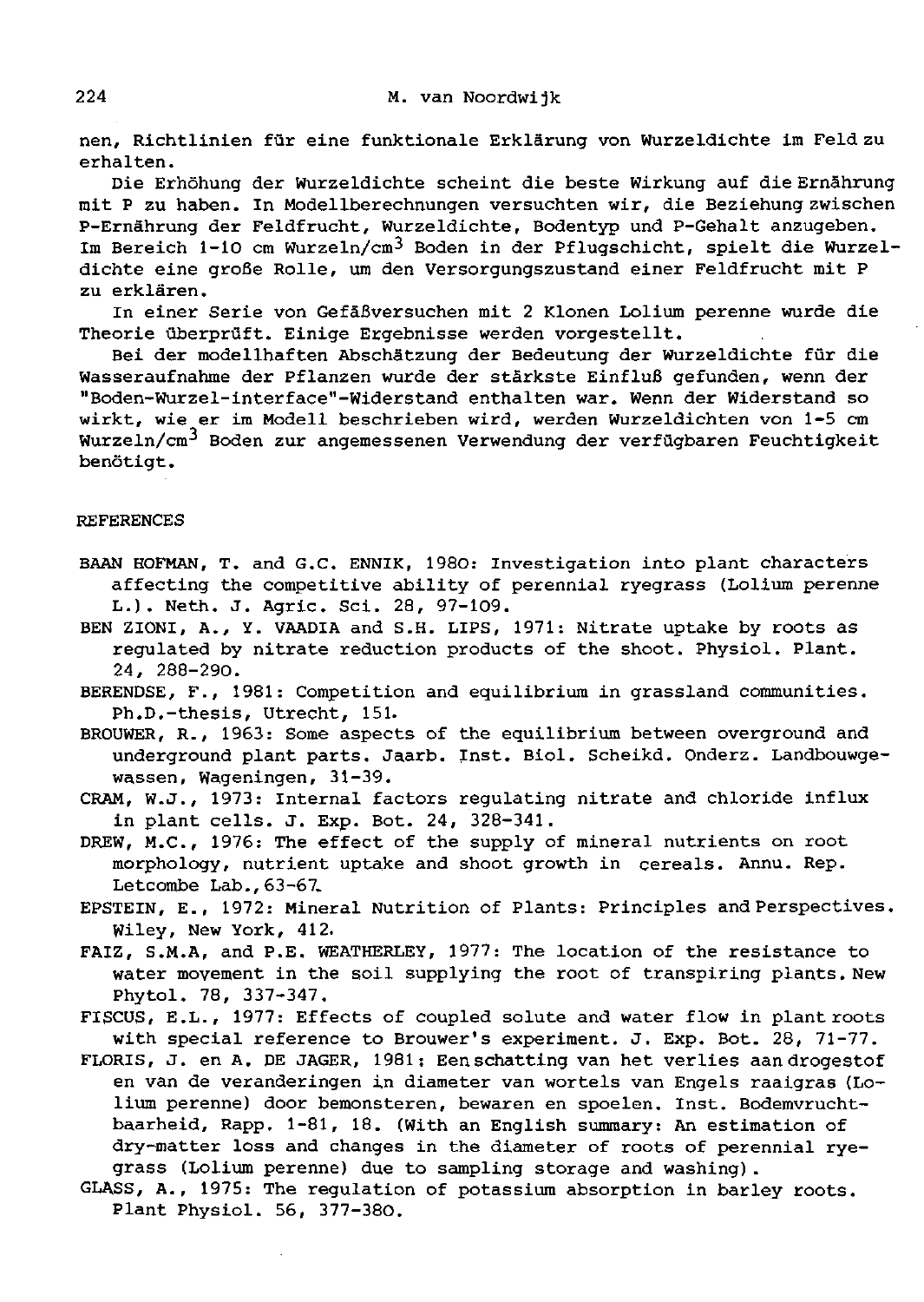- GOEDEWAAGEN, M.A.J., 1942: Het wortelstelsel der landbouwgewassen. Rijkslandbouwproefstation en Bodemkundig Instituut, Groningen, 173.
- HERKELRATH, W.N., E.E. MILLER and W.R. GARDNER, 1977: Water uptake by plants; II, the root contact model. Soil Sei. Soc. Am. Proc. 41, 1039- 1043.
- JAGER, A. DE, 1979: Localized stimulation of root growth and phosphate uptake in Zea mays L., resulting from restricted phosphate supply. In: The Soil Root Interface, eds. T.L. Harley and R. Scott Rüssel. Academic Press, London, 391-403.
- KEULEN, H. VAN, N.G. SELIGMAN and J. GOUDRIAAN, 1975: Availability of anions in the growth medium of an actively growing plant. Neth. J. Agric. Sei. 23, 131-138.
- LAMBERS, J.T., 1979: Energy metabolism in higher plants in different environments. Ph.D.-thesis, Groningen, 176.
- LONERAGAN, J.F., 1979: The interface in relation to root function and growth. In: The Soil Root Interface, eds. T.L. Harley and R. Scott Rüssel. Academic Press, London, 351-367.
- NEWMAN, E.I., 1969: Resistance to water flow in soil and plant. I. Soil resistance in relation to amounts of roots: theoretical estimates. J. Appl. Ecol. 6, 1-12.
- -, 1976: Interaction between osmotic- and pressure-induced water flow in plant roots. Plant Physiol. 57, 738-739.
- NOORDWIJK, M. VAN and J. FLORIS, 1979: Loss of dry weight during washing and storage of root samples. Plant Soil 53, 239-243.
- NOORDWIJK, M. VAN and P. DE WILLIGEN, 1979: Calculation of the root density required for growth in soils of different P-status. In: The Soil Root Interface, eds. T.C. Harley and R. Scott Rüssel. Academic Press, London, 381-390.
- NYE, P.H. and P.B. TINKER, 1977: Solute Movement in the Soil-Root System. Blackwell, Oxford, 342.
- OERTLI, J.J., 1976: The soil-plant atmosphere continuum. In: Water and Plant Life, eds. O.L. Lange, L. Kappen and E.D. Schulze. Springer, Berlin, 32-41.
- PAAUW, F. VAN DER, 1971: En effective water extraction method for the determination of plant-available phosphorus. Plant Soil 39, 467-481.
- PASSIOURA, J.B. and I.R. COWAN, 1968: On solving the non-linear diffusion equation for the radial flow of water to roots. Agric. Meteorol. 5, 129- 134.
- PASSIOURA, J.B., 1972: The effect of root geometry on the yield of wheat growing on stored water. Austr. J. Agric. Res. 23, 745-752.
- RAATS, P.A.C., 1974: Steady infiltration into crusted soils. 10th Internat. Congress of Soil Sei. (Moscow). Trans. I, 75-80.
- RIJTEMA, P.E., 1969: Soil moisture forecasting. Nota 513, ICW, Wageningen, 28.
- FUSSELL, R. SCOTT, 1977: Plant Root Systems, their Function and Interaction with the Soil. McGraw-Hill, London, 298.
- SCHUURMAN, J.J. and M.A.J. GOEDEWAAGEN, 1971: Methods for the Examination of Root Systems and Roots. Pudoc, Wageningen, 186.
- SCHUURMAN, J.J., 1983: Effect of soil conditions on morphology and physiology of roots and shoots of annual plants. A generalized vision. Bundesanstalt Gumpenstein, Irdning, in press.